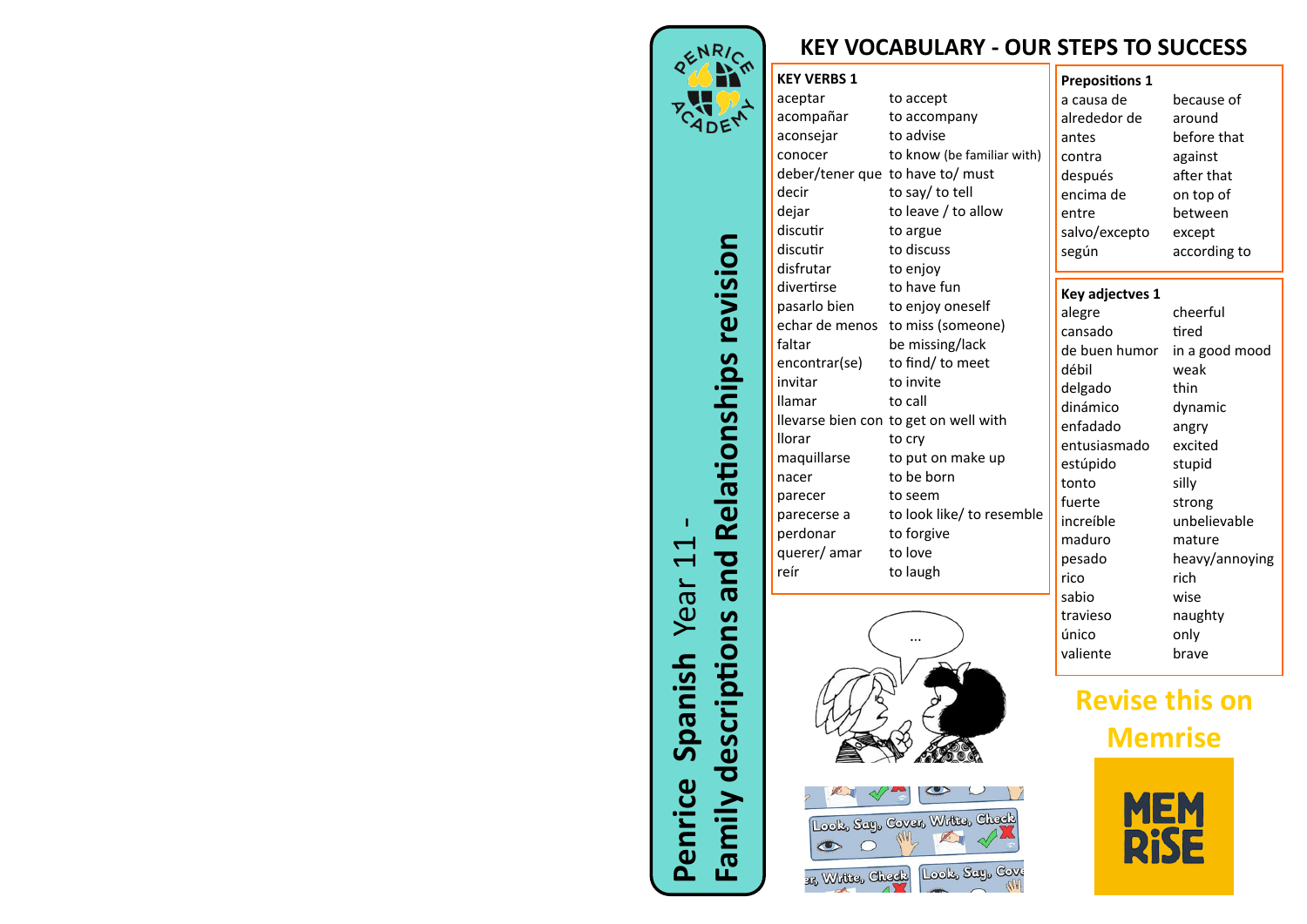| cero                       | 0                | <b>Datos personales</b>          | <b>Personal details</b>        |                                  | Comparativos         |                     |                            |                                   |
|----------------------------|------------------|----------------------------------|--------------------------------|----------------------------------|----------------------|---------------------|----------------------------|-----------------------------------|
| diez                       | 10               | ¿Cuántos años tienes?            | How old are you?               |                                  | más que              | more than           |                            | To revise this                    |
| veinte                     | 20               |                                  | How many years do you have?    |                                  | menos que            | less than           |                            | topic                             |
| treinta                    | 30               | Tengo  años.                     | I'm years old. I have  years.  |                                  | tancomo              | asas                |                            |                                   |
| treinta y uno etc.         | 31               | ¿Cuántos años tiene?             | How old is he/she?             |                                  | mejor que            | better than         | <b>Useful little words</b> |                                   |
| cuarenta                   | 40               |                                  |                                | How many years does he/she have? | peor que             | worse than          | mi/mis                     |                                   |
| cincuenta                  | 50               | Tiene  años.                     | He/ she is  years old.         |                                  | mayor que            | older than          | tu/tus                     | m                                 |
| sesenta                    | 60               |                                  | He/She has  years.             |                                  | menor que            | younger than        |                            |                                   |
| setenta                    | 70               | ¿Cuándo es tu cumpleaños?        | When is your birthday?         |                                  | Superlativos         |                     | su/sus                     | h                                 |
| ochenta                    | 80               | Mi cumpleaños es el de           | My birthday is the of          |                                  | es el/ la más        | it is the most      | nuestro/a                  | $\circ$                           |
| noventa                    | 90               | ¿Cuál es tu fecha de nacimiento? | What is your date of birth?    |                                  | son los/las más      | they are the most   | nuestros/as                |                                   |
| cien                       | 100              | Nací el  de  de (year)           | I was born on the of           |                                  |                      |                     | su/ sus                    | tł                                |
| ciento uno etc.            | 101              |                                  |                                |                                  | es el/la menos I     | t is the least      | sin                        | W                                 |
| dos cientos                | 200              |                                  |                                |                                  | son los/ las menos   | they are the least  | muy                        | V                                 |
| tres cientos               | 300              | <b>Negativos</b>                 |                                |                                  | el/la mejor          | the best            | bastante                   | q                                 |
| cuatrocientos              | 400              | nonada                           | nothing/not anything           |                                  | el/la peor           | the worst           | un poco                    | a                                 |
| quinientos                 | 500              | nonunca                          | never                          |                                  | el/la mayor          | the oldest          |                            |                                   |
| seiscientos                | 600              | no  jamás                        | never ever                     |                                  | el/la menor          | the youngest        |                            | El abed                           |
| setecientos                | 700              | nonini                           | neithernor                     |                                  |                      |                     |                            | a                                 |
| ochocientos                | 800              | notampoco                        | not either                     |                                  | <b>Descripciones</b> | <b>Decriptions</b>  |                            | b                                 |
| novecientos                | 900              | no ningún/ninguna                | no, not any                    |                                  | Tengo el pelo        | I have the hair     |                            | $\mathsf{C}$                      |
| mil                        | 1000             | nonadie                          | nonobody/not anybody           |                                  | Tiene el pelo        | He/she has the hair |                            | d                                 |
| dos mil etc.               | 2000             |                                  |                                |                                  | marrón               | brown               |                            | e                                 |
|                            |                  |                                  |                                |                                  | castaño              | chestnut            |                            | $\mathbf f$                       |
| Háblame de tu familia      |                  | Talk to me about your family     |                                |                                  | rubio                | blond               |                            | g                                 |
| En mi familia somos cinco. |                  | In my Family we are five.        |                                |                                  | negro                | black               |                            | h                                 |
| En mi familia hay          |                  | In my family there is            |                                |                                  | gris                 | grey                |                            |                                   |
| hermano/a                  | brother/sister   |                                  |                                |                                  | pelirrojo            | red                 |                            |                                   |
| hermanastro/a              |                  | step/half-brother/sister         | Look, Say, Cover, Write, Check |                                  | corto                | short               |                            | k                                 |
| hijo/a                     |                  | son/daughter (child)             |                                |                                  | largo                | long                |                            |                                   |
| sobrino/a                  | nephew/niece     |                                  |                                |                                  | rizado               | curly               |                            | m                                 |
| nieto/a                    |                  | grandson/granddaughter           |                                |                                  | ondulado             | wavy                |                            | n                                 |
| primo/a                    | cousin           |                                  | <sup>317</sup> Write, Check    | Look, Say, Cove                  | liso                 | straight            |                            | ñ                                 |
| tío/a                      | uncle/aunt       |                                  |                                |                                  |                      |                     |                            | $\circ$                           |
| madre/padre                | mother/father    |                                  |                                |                                  | Tengo los ojos       | I have the eyes     |                            | p                                 |
| madrastra/padrastro        |                  | step-mother/step-father          |                                |                                  | Tiene los ojos       | He/she has the eyes |                            | $\alpha$                          |
| mujer                      | wife (woman)     |                                  |                                |                                  | marrones             | browns              |                            | r                                 |
|                            |                  |                                  |                                |                                  | grises               | greys               |                            | s                                 |
|                            |                  |                                  |                                |                                  |                      |                     |                            |                                   |
|                            | husband          |                                  |                                |                                  | verdes               | greens              |                            |                                   |
| marido<br>esposo/a         | spouse           |                                  | Bienvenidos                    |                                  | azules               | blues               |                            | t                                 |
| abuelo/a                   |                  | grandfather/grandmother          |                                |                                  |                      |                     |                            | u                                 |
| bisabuelo/a<br>gemelo      | twin (identical) | great-grandfather/-mother        |                                |                                  | barba<br>bigote      | beard<br>moustache  |                            | $\mathsf{v}$<br>W<br>$\mathbf{O}$ |

**SCAN ME** 

my your his/her our

their without very quite a little

abecedario ah beh theh deh eh effeh heh atcheh ee hota kah eleh emeh

> enneh enyeh  $\circ$ peh koo erreh esseh teh  $00$ oobeh oobeh dobleh

> > eh kis

theta

ee gri gah

 $|y|$ 

 $\vert z \vert$ 

spots

freckles

granos

pecas

twin (nonidentical) I'm an only child (boy) I'm an only child (girl)

soy hijo único

soy hija única